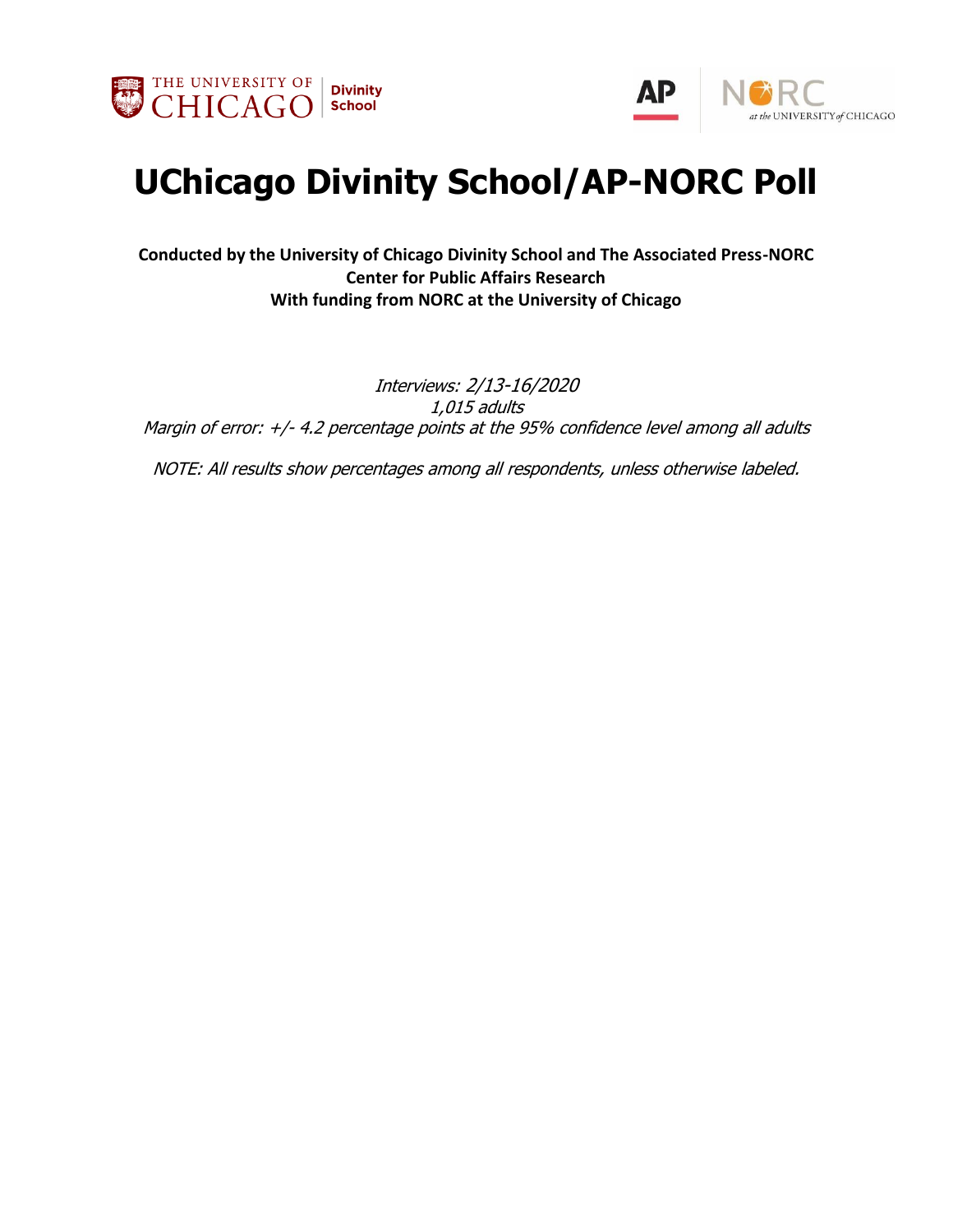|                                             | AP-NORC<br>2/13-16/2020 |
|---------------------------------------------|-------------------------|
| Not important at all/Not very important NET | 19                      |
| Not important at all                        | 7                       |
| Not very important                          | 12                      |
| <b>Somewhat important</b>                   | 26                      |
| <b>Very/Extremely important NET</b>         | 55                      |
| Very important                              | 27                      |
| <b>Extremely important</b>                  | 28                      |
| <b>DON'T KNOW</b>                           |                         |
| SKIPPED ON WEB/REFUSED                      | $\ast$                  |
| $N =$                                       | 1.015                   |

### **DIV4. How important are issues related to freedom of religion to you personally?**

**DIV10B. A parent does not vaccinate their children because of religious beliefs against this practice and the children are denied enrollment in public school because of its policy that all students must be vaccinated.**

| AP-NORC                                             |     |    |        | SKP/       |
|-----------------------------------------------------|-----|----|--------|------------|
| 2/13-16/2020                                        | Yes | No | DK     | <b>REF</b> |
| In your opinion, does denying enrollment in public  |     |    |        |            |
| school violate the parent's freedom of religion, or |     |    |        |            |
| not?                                                | 26  | 73 | $\ast$ |            |
| Do you think the unvaccinated children should have  |     |    |        |            |
| been denied enrollment in public school, or not?    | 72  | 26 | $\ast$ | 1          |
| $N=1,015$                                           |     |    |        |            |

### **REL1. Which of the following statements comes closest to describing your beliefs?**

|                                 | AP-NORC      |
|---------------------------------|--------------|
|                                 | 2/13-16/2020 |
| Religious but not spiritual     | 8            |
| Spiritual but not religious     | 28           |
| Neither religious nor spiritual | 24           |
| Both religious and spiritual    | 40           |
| <b>DON'T KNOW</b>               |              |
| SKIPPED ON WEB/REFUSED          |              |
| $N =$                           | 1.015        |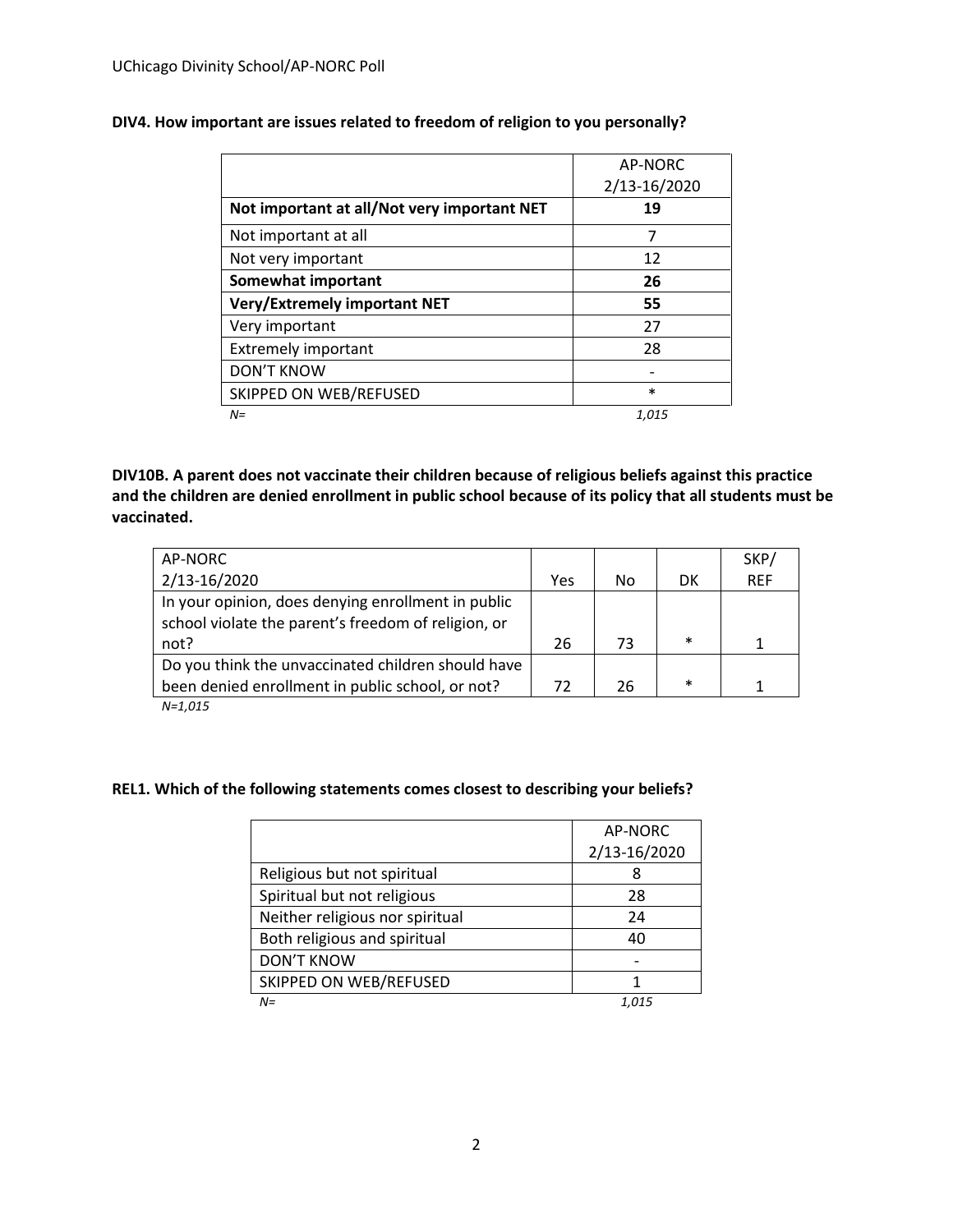### **RELIG. What is your present religion, if any?**

|                                                          | AP-NORC        |
|----------------------------------------------------------|----------------|
|                                                          | 2/13-16/2020   |
| Protestant (Baptist, Methodist, Non-denominational,      |                |
| Lutheran, Presbyterian, Pentecostal, Episcopalian,       |                |
| Reformed, Church of Christ, Jehovah's Witness, etc.)     | 26             |
| Roman Catholic (Catholic)                                | 18             |
| Mormon (Church of Jesus Christ of Latter-day Saints/LDS) | $\mathfrak{p}$ |
| Orthodox (Greek, Russian, or some other orthodox church) | $\ast$         |
| Jewish (Judaism)                                         | $\mathfrak{p}$ |
| Muslim (Islam)                                           | $\ast$         |
| <b>Buddhist</b>                                          | 1              |
| Hindu                                                    | $\ast$         |
| Atheist (do not believe in God)                          | 6              |
| Agnostic (not sure if there is a God)                    | 5              |
| Nothing in particular                                    | 17             |
| Just Christian                                           | 19             |
| Unitarian (Universalist)                                 | $\ast$         |
| Something else                                           | 4              |
| <b>DON'T KNOW</b>                                        |                |
| SKIPPED ON WEB/REFUSED                                   | $\ast$         |
| $N =$                                                    | 1,015          |

*If Protestant, Roman Catholic, Mormon, Orthodox, just Christian, or Something else in RELIG* **BORN. Would you describe yourself as a 'born-again' or evangelical Christian, or not?**

|                        | AP-NORC      |
|------------------------|--------------|
|                        | 2/13-16/2020 |
| Yes                    | 37           |
| No                     | 63           |
| <b>DON'T KNOW</b>      |              |
| SKIPPED ON WEB/REFUSED | $\ast$       |
| $N =$                  | 706          |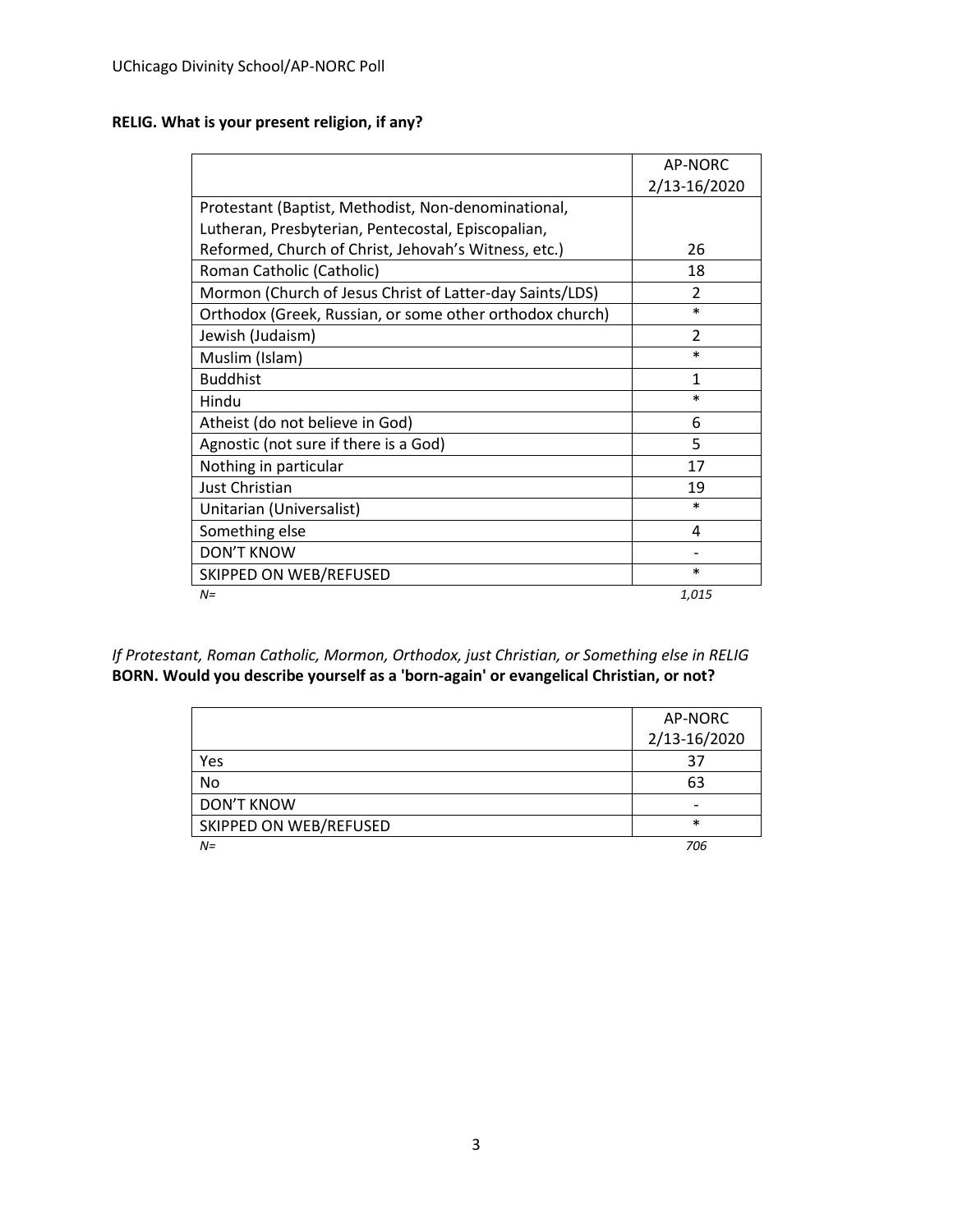### **ATTEND. How often do you attend religious services?**

|                            | AP-NORC      |
|----------------------------|--------------|
|                            | 2/13-16/2020 |
| <b>Never</b>               | 28           |
| Less than once per year    | 16           |
| About once or twice a year | 12           |
| Several times a year       | 9            |
| About once a month         | 5            |
| 2-3 times a month          | 7            |
| Nearly every week          | 6            |
| Every week                 | 14           |
| Several times a week       | 5            |
| <b>DON'T KNOW</b>          |              |
| SKIPPED ON WEB/REFUSED     | $\ast$       |
| $N =$                      | 1,015        |

### **REL2. How important is religion in your life?**

|                                     | AP-NORC      |
|-------------------------------------|--------------|
|                                     | 2/13-16/2020 |
| <b>Extremely/Very important NET</b> | 43           |
| <b>Extremely important</b>          | 22           |
| Very important                      | 21           |
| Somewhat important                  | 24           |
| Not very/Not at all important NET   | 32           |
| Not very important                  | 14           |
| Not at all important                | 18           |
| <b>DON'T KNOW</b>                   | $\ast$       |
| SKIPPED ON WEB/REFUSED              | 1            |
| N=                                  | 1,015        |

### **OREG. Are you currently registered to vote at your address, or not?**

|                        | AP-NORC      |
|------------------------|--------------|
|                        | 2/13-16/2020 |
| Yes                    | 83           |
| No                     | 16           |
| <b>DON'T KNOW</b>      | $\ast$       |
| SKIPPED ON WEB/REFUSED |              |
| N=                     | 1,015        |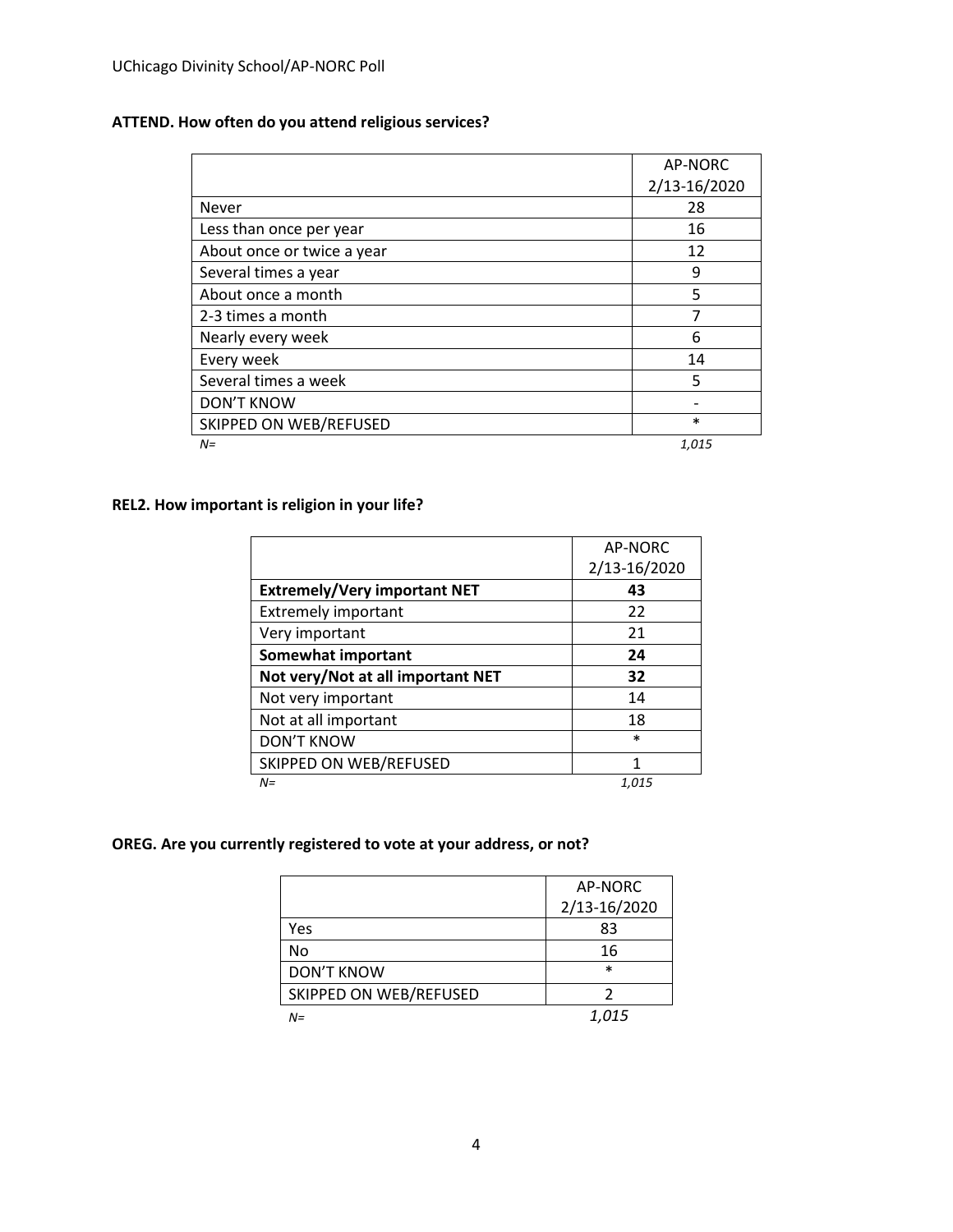### **PID1. Do you consider yourself a Democrat, a Republican, an independent or none of these?**

|                        | AP-NORC      |
|------------------------|--------------|
|                        | 2/13-16/2020 |
| Democrat               | 34           |
| Republican             | 28           |
| Independent            | 24           |
| None of these          | 14           |
| <b>DON'T KNOW</b>      | $\ast$       |
| SKIPPED ON WEB/REFUSED | $\star$      |
| $N =$                  | 1,015        |

### *If Democrat in PID1*

### **PIDa. Do you consider yourself a strong Democrat or a moderate Democrat?**

|                        | AP-NORC      |
|------------------------|--------------|
|                        | 2/13-16/2020 |
| <b>Strong Democrat</b> | 45           |
| Moderate Democrat      | 54           |
| <b>DON'T KNOW</b>      | $\ast$       |
| SKIPPED ON WEB/REFUSED |              |
| NΞ                     | 254          |

#### *If Republican in PID1*

### **PIDb. Do you consider yourself a strong Republican or a moderate Republican?**

|                          | AP-NORC      |
|--------------------------|--------------|
|                          | 2/13-16/2020 |
| <b>Strong Republican</b> | 48           |
| Moderate Republican      | 52           |
| <b>DON'T KNOW</b>        |              |
| SKIPPED ON WEB/REFUSED   |              |
| $N =$                    | 286          |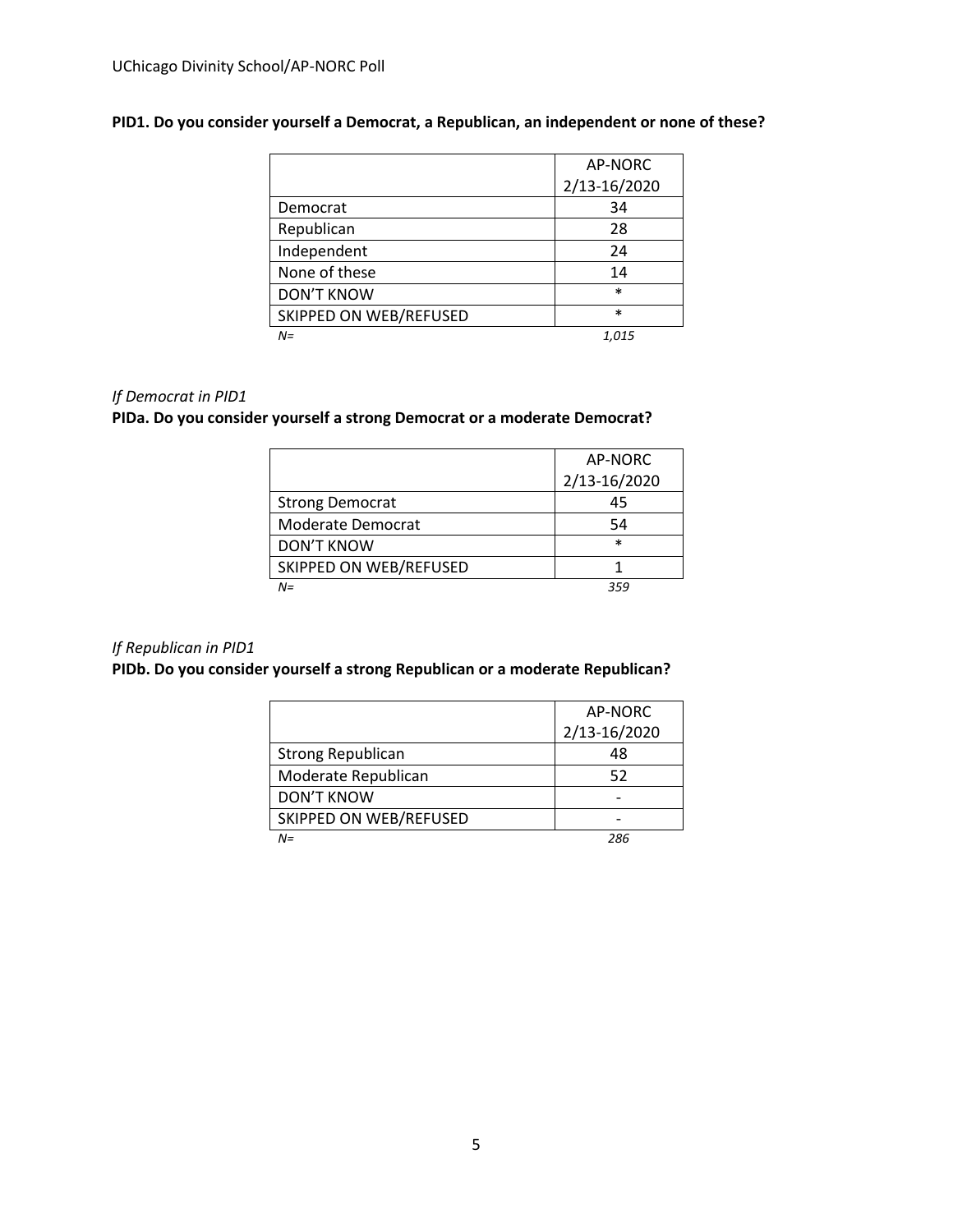*If independent, none of these, or Don't know/SKIPPED ON WEB/REFUSED in PID1* **PIDi. Do you lean more towards the Democrats or the Republicans?**

|                        | AP-NORC      |
|------------------------|--------------|
|                        | 2/13-16/2020 |
| Lean Democrat          | 31           |
| Lean Republican        | 29           |
| Don't lean             | 39           |
| <b>DON'T KNOW</b>      |              |
| SKIPPED ON WEB/REFUSED |              |
| $N =$                  | 370          |

### **POLITICS. Combines PID1, PIDI, PIDA, and PIDB.**

|                               | AP-NORC      |
|-------------------------------|--------------|
|                               | 2/13-16/2020 |
| <b>Democrat NET</b>           | 45           |
| <b>Strong Democrat</b>        | 15           |
| Moderate Democrat             | 18           |
| Lean Democrat                 | 12           |
| Independent/None - Don't lean | 15           |
| <b>Republican NET</b>         | 39           |
| Lean Republican               | 11           |
| Moderate Republican           | 15           |
| <b>Strong Republican</b>      | 14           |
| N=                            | 1.015        |

### **D3. Generally speaking, do you consider yourself to be a liberal, moderate or conservative?**

|                        | AP-NORC      |
|------------------------|--------------|
|                        | 2/13-16/2020 |
| Liberal                | 22           |
| Moderate               | 46           |
| Conservative           | 31           |
| <b>DON'T KNOW</b>      |              |
| SKIPPED ON WEB/REFUSED |              |
| $N =$                  | 1.015        |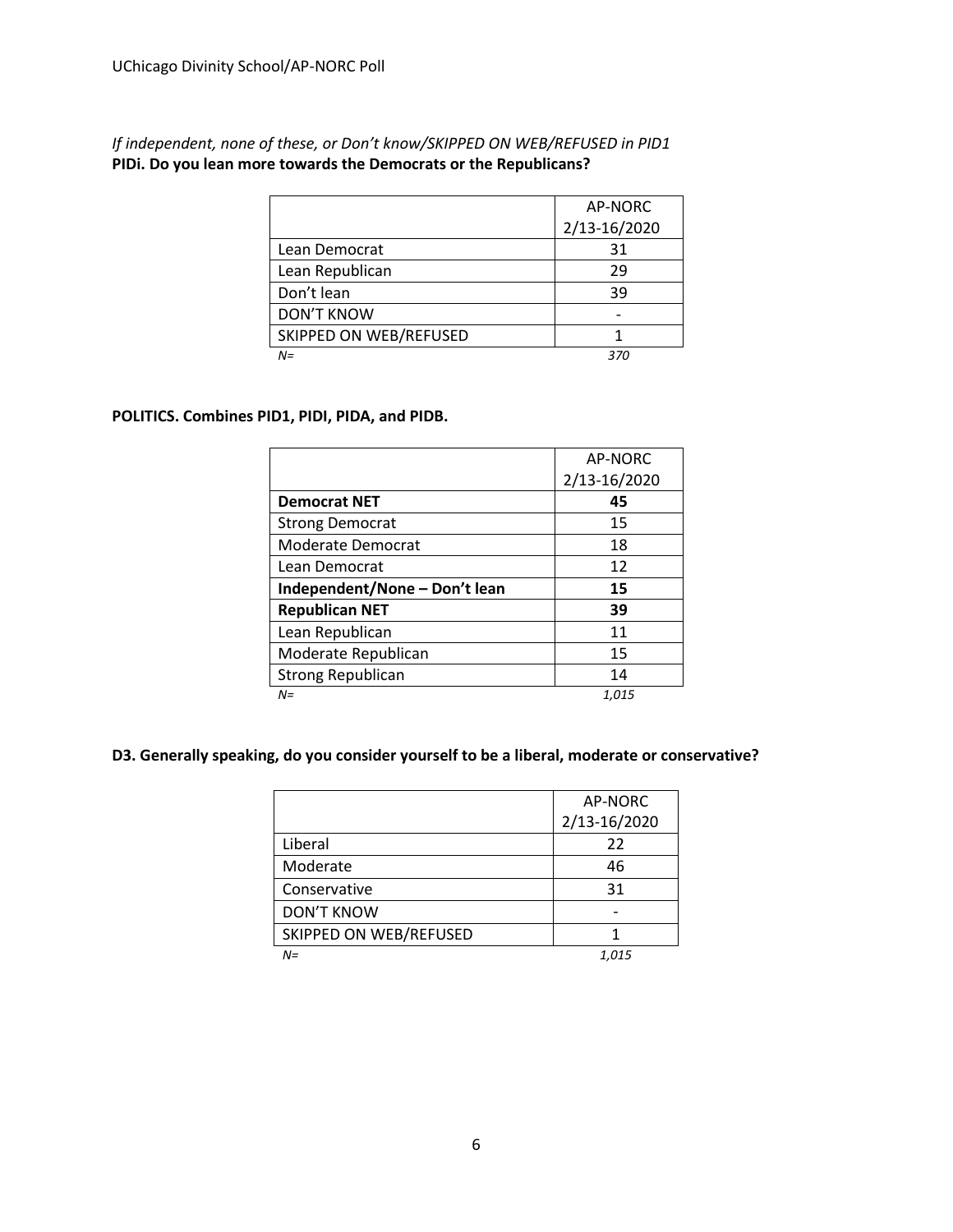## *If liberal in D3*

**D4. Do you consider yourself:**

|                        | AP-NORC      |
|------------------------|--------------|
|                        | 2/13-16/2020 |
| Very liberal           | 53           |
| Somewhat liberal       | 46           |
| <b>DON'T KNOW</b>      | $\ast$       |
| SKIPPED ON WEB/REFUSED |              |
| $N =$                  | 240          |

### *If conservative in D3*

### **D5. Do you consider yourself:**

|                        | AP-NORC      |
|------------------------|--------------|
|                        | 2/13-16/2020 |
| Very conservative      | 38           |
| Somewhat conservative  | 62           |
| <b>DON'T KNOW</b>      |              |
| SKIPPED ON WEB/REFUSED |              |
| $N =$                  | 298          |

### *If moderate or Don't know/SKIPPED ON WEB/REFUSED in D3* **D6. Do consider yourself:**

|                                  | AP-NORC      |
|----------------------------------|--------------|
|                                  | 2/13-16/2020 |
| Closer to liberal                | 20           |
| Neither liberal nor conservative | 51           |
| Closer to conservative           | 27           |
| <b>DON'T KNOW</b>                |              |
| SKIPPED ON WEB/REFUSED           |              |
| NΞ                               |              |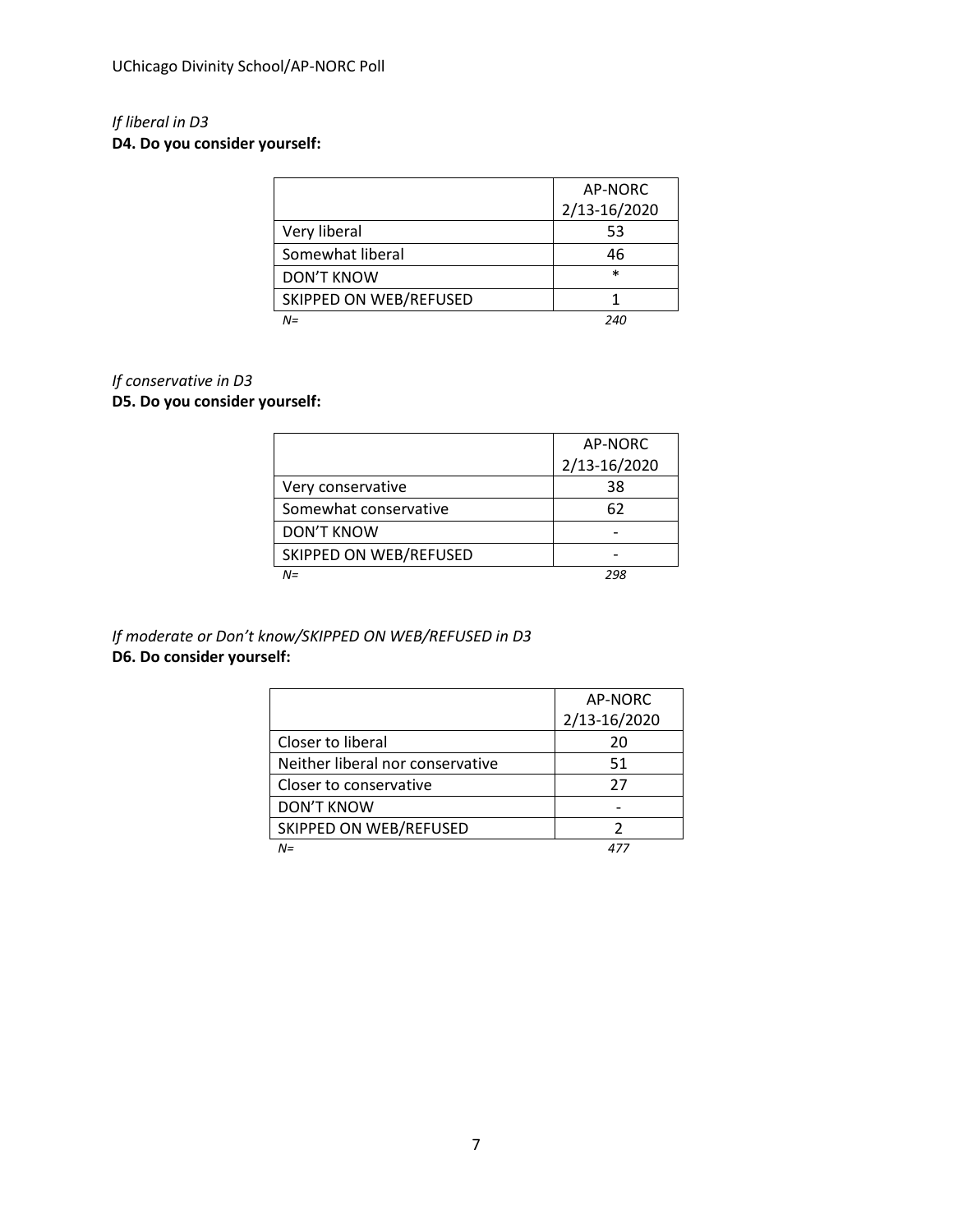|                                  | AP-NORC      |
|----------------------------------|--------------|
|                                  | 2/13-16/2020 |
| <b>Liberal NET</b>               | 31           |
| Very liberal                     | 11           |
| Somewhat liberal                 | 10           |
| Lean liberal                     | 9            |
| Neither liberal nor conservative | 24           |
| <b>Conservative NET</b>          | 44           |
| Lean conservative                | 13           |
| Somewhat conservative            | 19           |
| Very conservative                | 12           |
| Don't know/Skipped/Refused       | 1            |
| N=                               | 1,015        |

### **IDEOLOGY. Combines D3, D4, D5, D6: Generally speaking, do you consider yourself a…?**

### **DM5. How would you describe the community you live in now?**

|                        | AP-NORC      |
|------------------------|--------------|
|                        | 2/13-16/2020 |
| Urban                  | 24           |
| Suburban               | 43           |
| Rural                  | 33           |
| <b>DON'T KNOW</b>      | $\ast$       |
| SKIPPED ON WEB/REFUSED |              |
| $N =$                  | 1,015        |

**AGE**

|       | AP-NORC      |
|-------|--------------|
|       | 2/13-16/2020 |
| 18-24 | 12           |
| 25-34 | 20           |
| 35-44 | 14           |
| 45-54 | 16           |
| 55-64 | 17           |
| 65-74 | 15           |
| $75+$ | 6            |
| $N =$ | 1,015        |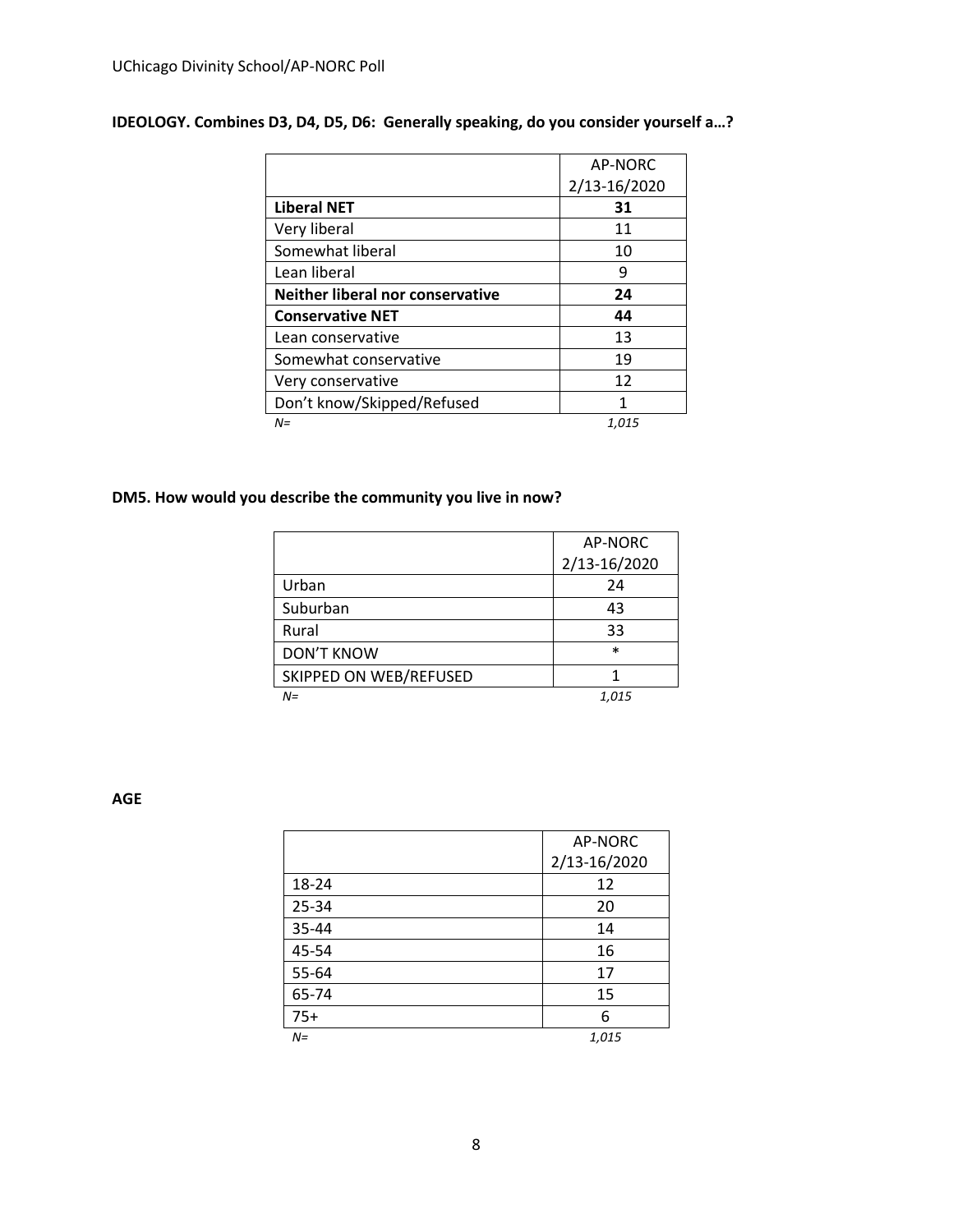### **GENDER**

|        | AP-NORC      |
|--------|--------------|
|        | 2/13-16/2020 |
| Male   | 48           |
| Female | 52           |
| N=     | 1,015        |

### **RACE/ETHNICITY**

|                                  | AP-NORC      |
|----------------------------------|--------------|
|                                  | 2/13-16/2020 |
| White                            | 63           |
| <b>Black or African American</b> | 12           |
| Hispanic                         | 16           |
| Other                            | q            |
| $N =$                            | 1,015        |

### **MARITAL STATUS**

|                     | AP-NORC      |
|---------------------|--------------|
|                     | 2/13-16/2020 |
| Married             | 49           |
| Widowed             | 5            |
| Divorced            | 11           |
| Separated           | 2            |
| Never married       | 25           |
| Living with partner | q            |
| $N =$               | 1,015        |

### **EMPLOYMENT STATUS**

|              | AP-NORC<br>2/13-16/2020 |
|--------------|-------------------------|
| Employed     | 56                      |
| Not employed | 44                      |
| $N =$        | 1,015                   |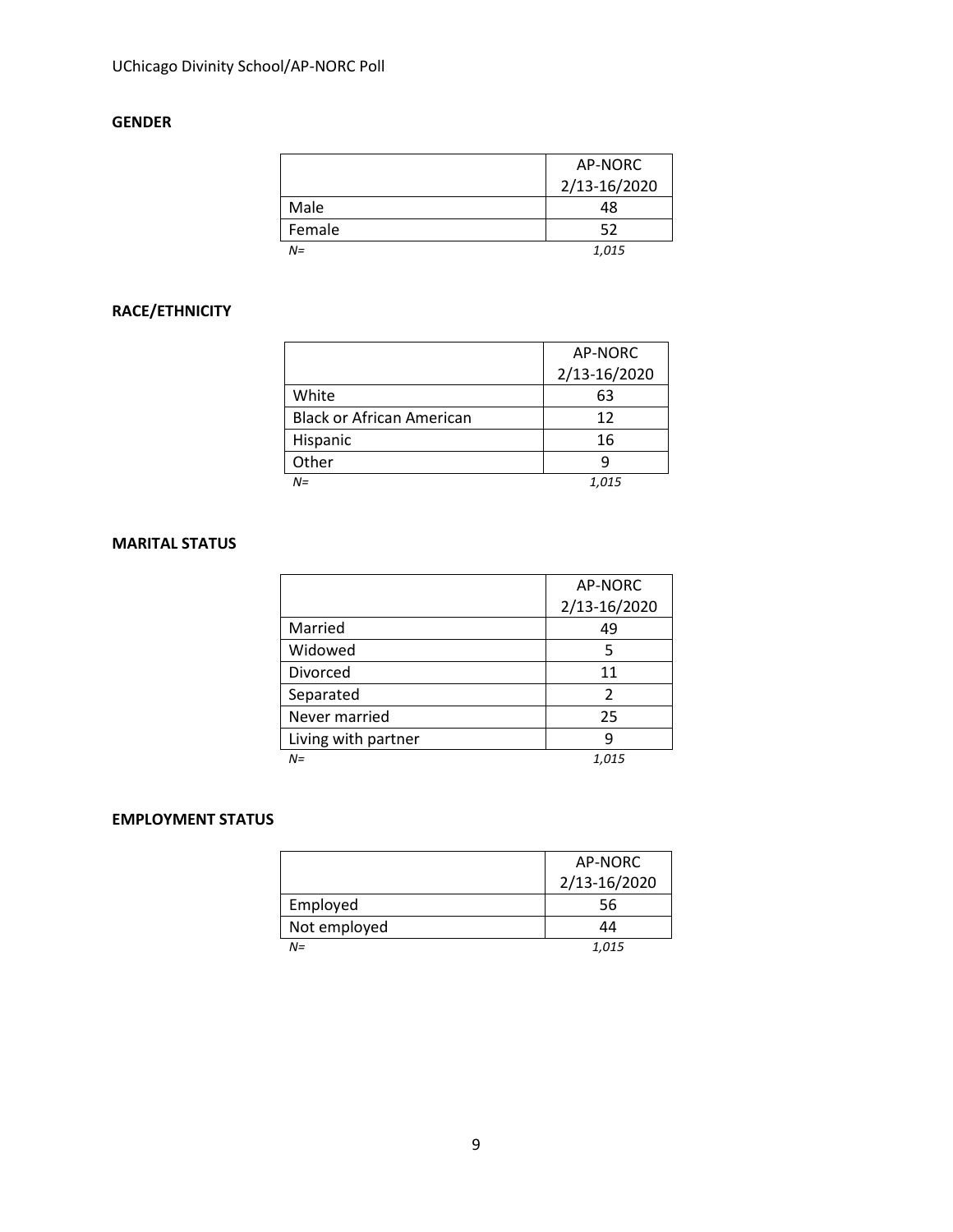### **EDUCATION**

|                                    | AP-NORC      |
|------------------------------------|--------------|
|                                    | 2/13-16/2020 |
| Less than a high school diploma    | 10           |
| High school graduate or equivalent | 28           |
| Some college                       | 28           |
| College graduate or above          | 33           |
| $N =$                              | 1,015        |

### **INCOME**

|                              | AP-NORC<br>2/13-16/2020 |
|------------------------------|-------------------------|
| Under \$10,000               | 5                       |
| \$10,000 to under \$20,000   | 10                      |
| \$20,000 to under \$30,000   | 12                      |
| \$30,000 to under \$40,000   | 11                      |
| \$40,000 to under \$50,000   | 9                       |
| \$50,000 to under \$75,000   | 19                      |
| \$75,000 to under \$100,000  | 14                      |
| \$100,000 to under \$150,000 | 13                      |
| \$150,000 or more            | 7                       |
| $N =$                        | 1,015                   |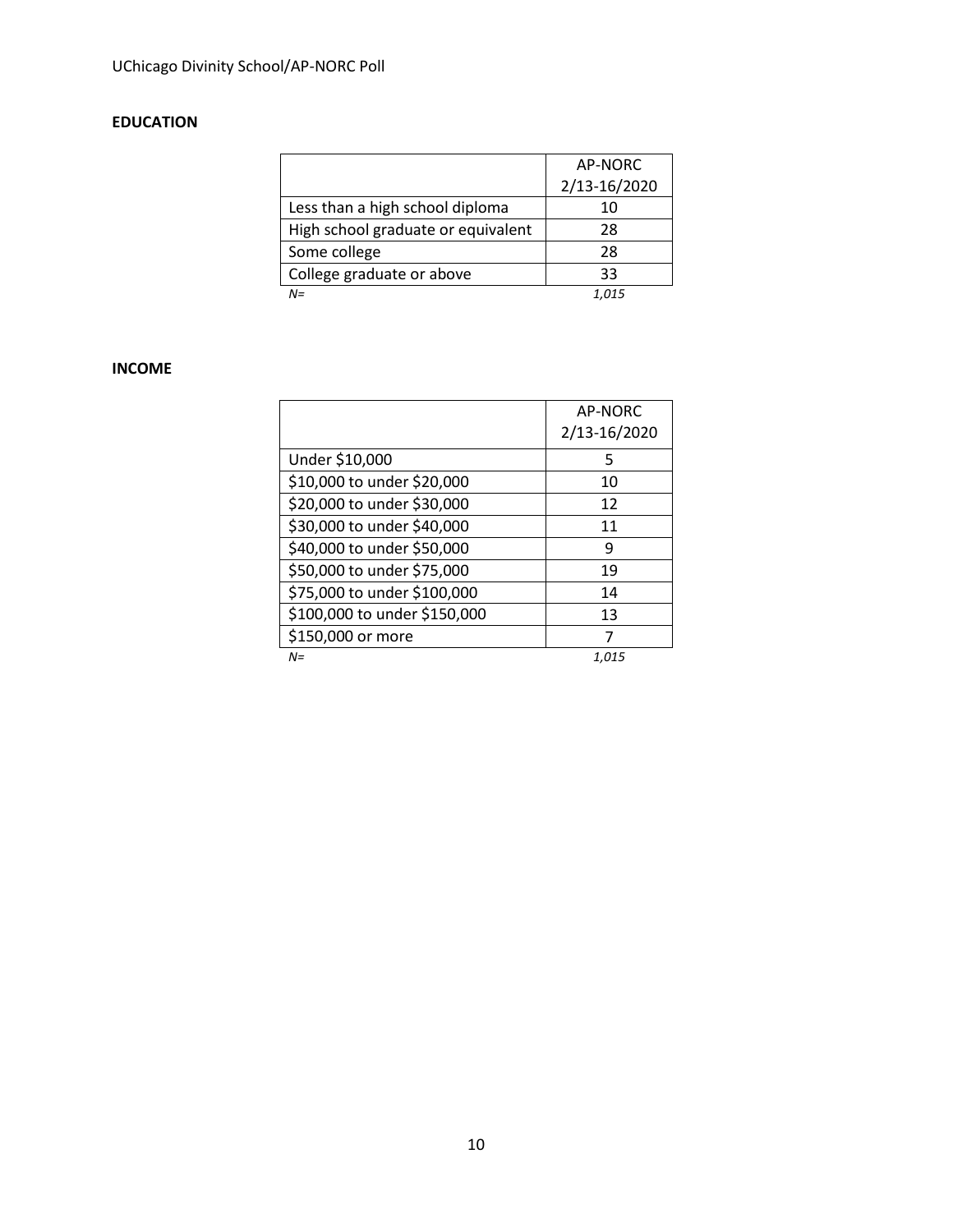### **Study Methodology**

This survey was conducted by the University of Chicago Divinity School and The Associated Press-NORC Center for Public Affairs Research and with funding from NORC at the University of Chicago.

Data were collected using the AmeriSpeak Omnibus®, a monthly multi-client survey using NORC's probability-based panel designed to be representative of the U.S. household population. The survey was part of a larger study that included questions about other topics not included in this report. During the initial recruitment phase of the panel, randomly selected U.S. households were sampled with a known, non-zero probability of selection from the NORC National Sample Frame and then contacted by U.S. mail, email, telephone, and field interviewers (face-to-face). The panel provides sample coverage of approximately 97 percent of the U.S. household population. Those excluded from the sample include people with P.O. Box only addresses, some addresses not listed in the USPS Delivery Sequence File, and some newly constructed dwellings.

Interviews for this survey were conducted between February 13 and 16, 2020, with adults age 18 and over representing the 50 states and the District of Columbia. Panel members were randomly drawn from AmeriSpeak, and 1,015 completed the survey—940 via the web and 75 via telephone. Interviews were conducted in English. The final stage completion rate is 20.3 percent, the weighted household panel response rate is 24.1 percent, and the weighted household panel retention rate is 85.6 percent, for a cumulative response rate of 4.2 percent. The overall margin of sampling error is +/-4.2 percentage points at the 95 percent confidence level, including the design effect. The margin of sampling error may be higher for subgroups.

Once the sample has been selected and fielded, and all the study data have been collected and made final, a poststratification process is used to adjust for any survey nonresponse as well as any noncoverage or under and oversampling resulting from the study specific sample design. Poststratification variables included age, gender, census division, race/ethnicity, and education. Weighting variables were obtained from the 2018 Current Population Survey. The weighted data reflect the U.S. population of adults age 18 and over.

For more information, email [info@apnorc.org.](mailto:info@apnorc.org)